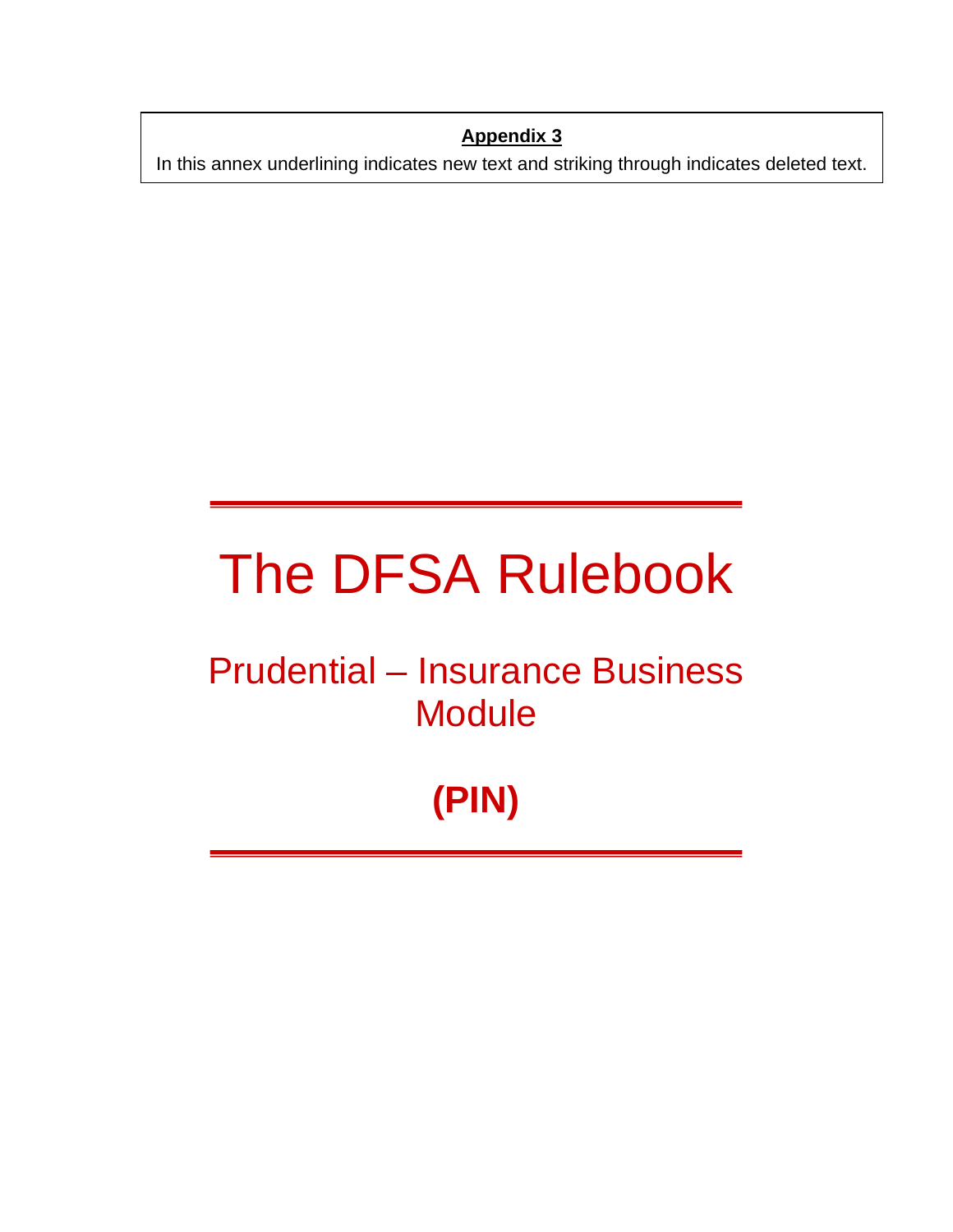# **6 FINANCIAL AND OTHER REPORTING BY INSURERS**

### **6.1 Introduction**

**6.1.1** This chapter applies to all Insurers.

#### **Guidance**

This chapter sets out requirements for reporting by Insurers to the DFSA, including requirements for audit of the Annual Regulatory Return. The Quarterly Regulatory Return is not subject to audit.

# **6.2 Annual regulatory return**

#### **………**

**6.2.3** The form and content of the statements comprising the Annual Regulatory Return (including the Statement by Directors) is set out in App10, PRU chapter 3 and PIN App10 and the DFSA's electronic prudential reporting system..

**Guidance**

The Returns and instructional guidelines are provided in App10, PRU and the DFSA's electronic prudential reporting system.

**………** 

# **6.3 Quarterly regulatory return**

#### **Guidance**

The Quarterly Regulatory Return is not subject to audit.

- **6.3.1** Subject to Rule 6.3.4, an Insurer must, at the end of March, June, September and December in each year, prepare a Quarterly Regulatory Return in respect of the period commencing at the start of the Insurer's reporting period and ending on that date.
- **6.3.2** The Quarterly Regulatory Return shall must comprise the statements set out in App10, together with any Supplementary Notes pertaining to those forms, and including a Statement by Directors. [Amended] [VER5/06/07] [RM44/07]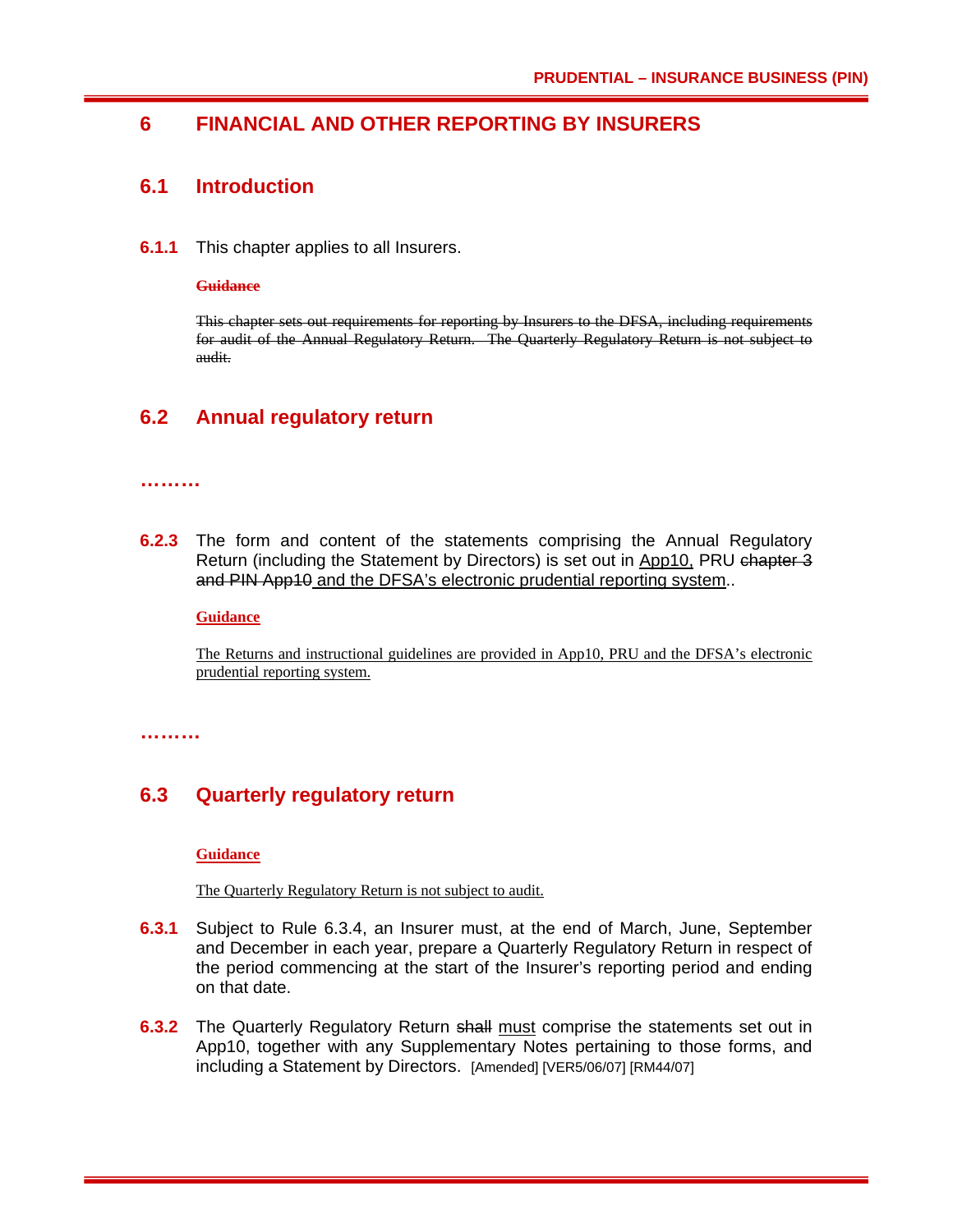**6.3.3** The form and content of the statements comprising the Quarterly Regulatory Return (including the Statement by Directors) are is set out in App10, PRU chapter 3 and PIN App10 and the DFSA's electronic prudential reporting system.

**Guidance**

The Returns and instructional guidelines are provided in App10, PRU and the DFSA's electronic prudential reporting system.

**………** 

### **6.4 Audit of annual regulatory return**

**6.4.1** Subject to Rule 6.4.2, the Annual Regulatory Return of every Insurer must be audited in accordance with International Statements on Auditing relevant to the audit of the Annual Regulatory Return, by the Insurer's auditor.

#### **Guidance**

The Quarterly Regulatory Return is not subject to audit. The qualifications and appointment of the auditor of an Authorised Firm are specified in GEN chapter 8.

**6.4.2** The statements in the Annual Regulatory Return that are not subject to audit are set out in App10, PRU chapter 3 and PIN App10 and the DFSA's electronic prudential reporting system.

**………** 

# **6.5 Filing Submission of accounts Returns to with the DFSA**

- **6.5.1** The Annual Regulatory Return, accompanied by the auditor's report on the Annual Regulatory Return, and any actuarial report prepared as at the reporting date in accordance with section 7.2 or 7.3, must be filed in writing by the Insurer with the DFSA, within four months of the Insurer's reporting date.
- **6.5.1** Subject to Rule 6.5.2, an Authorised Firm must, submit its Annual Regulatory Return in writing to the DFSA within four months of the Insurer's reporting date to:

Supervision Division **DFSA** Level 13, The Gate PO Box 75850 Dubai, United Arab Emirates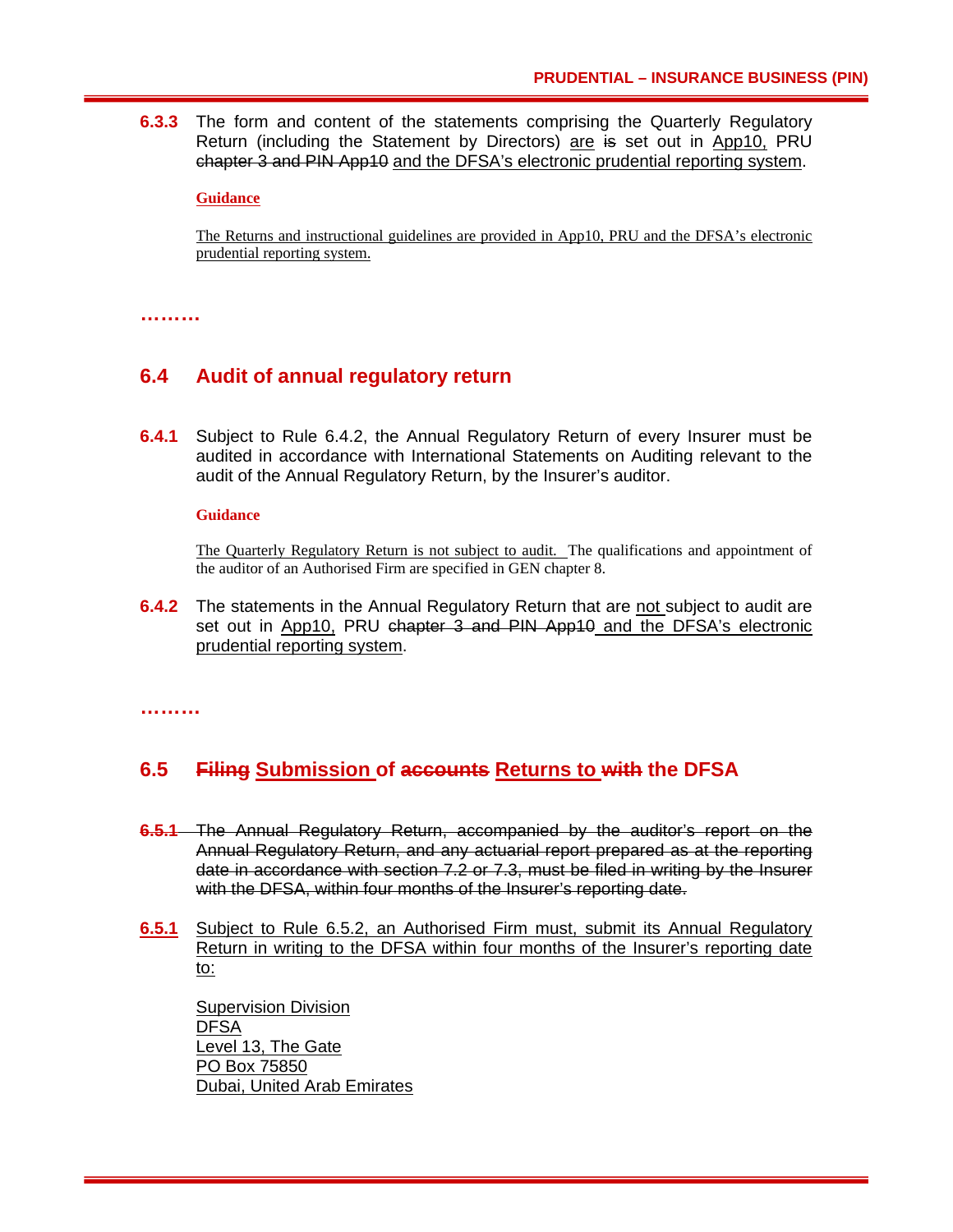**6.5.2** When the DFSA has issued a notice announcing that the DFSA's electronic prudential reporting system is in operation, an Authorised Firm must, from the date specified in the notice submit its Annual Regulatory Return to the DFSA using the DFSA's electronic prudential reporting system. Such submission must be in accordance with any instructions set out in the notice and any instructions provided through such a system or specified in App10 and PRU.

#### **Guidance**

The Returns and instructional guidelines are provided in App10, PRU and the DFSA's electronic prudential reporting system.

- **6.5.2 6.5.3** The statement of dDirectors in the Annual Regulatory Return must be signed authenticated by:
	- (a) the Senior Executive Officer; and
	- (b) a Director of the Insurer not being the Person in (a).
	- **6.5.4** For the purpose of authentication in Rule 6.5.3, the specified individuals must sign a hard copy of the Annual Regulatory Return and keep an original copy of the Annual Regulatory Return for at least 6 years for inspection by the DFSA.
	- **6.5.5** The auditor's report on the Annual Regulatory Return, and any actuarial report prepared as at the reporting date in accordance with section 7.2 or 7.3, must be submitted in writing by the Insurer with the DFSA within four months of the Insurer's reporting date.
- **6.5.3 6.5.6** An auditor's report or an actuarial report filed submitted with to the DFSA Annual Regulatory Return must be signed by the auditor or the Actuary preparing that report.
	- **6.5.7** Subject to Rule 6.5.8, an Authorised Firm must, submit its Quarterly Regulatory Return in writing to the DFSA within two months of the end of each period in respect of which the Insurer is required to prepare a Quarterly Regulatory Return to:

Supervision Division DFSA Level 13, The Gate PO Box 75850 Dubai, United Arab Emirates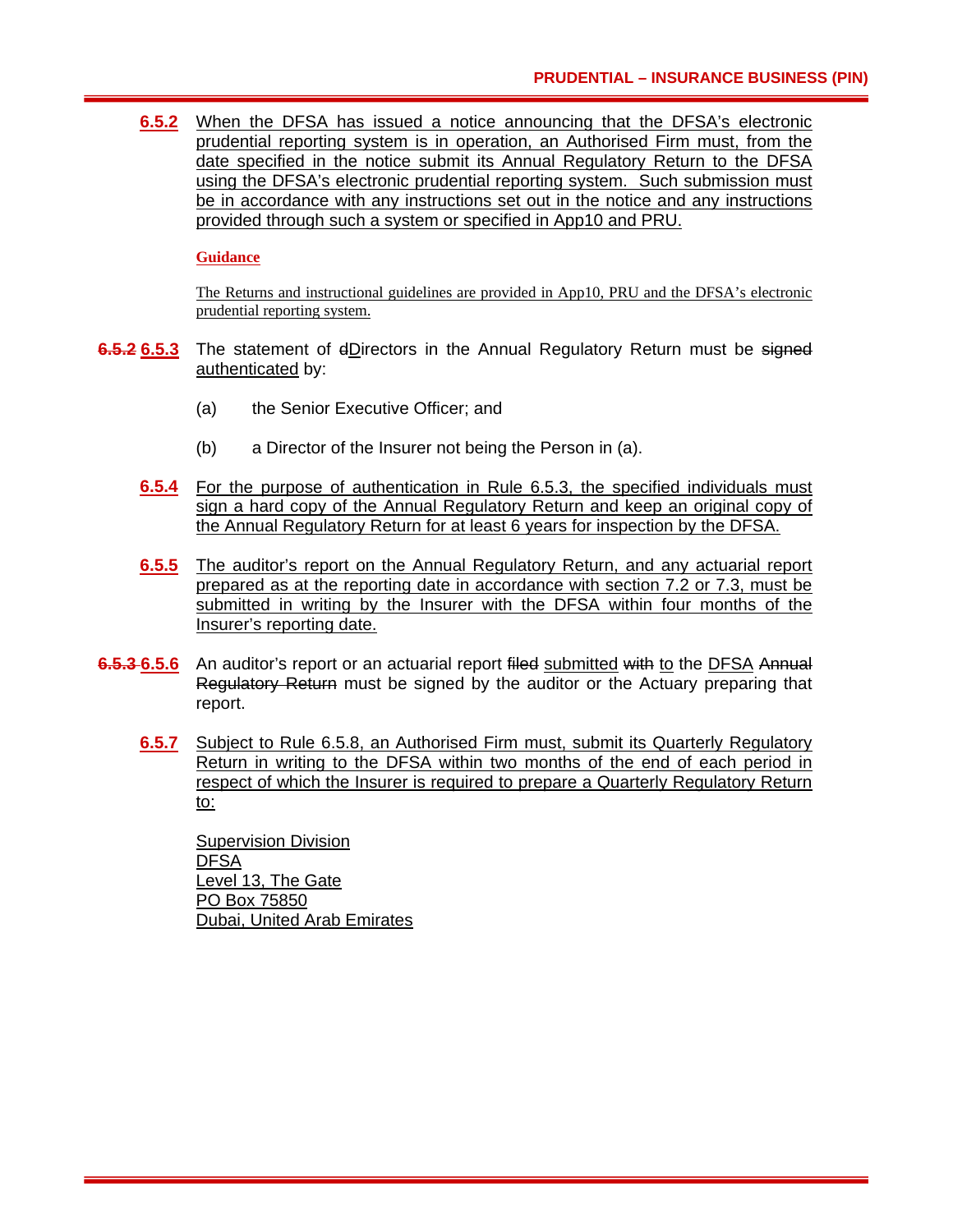**6.5.4 6.5.8** When the DFSA has issued a notice announcing that the DFSA's electronic prudential reporting system is in operation, an Authorised Firm must, from the date specified in the notice submit its The Quarterly Regulatory Return must be filed to the DFSA using the DFSA's electronic prudential reporting system. Such submission must be in accordance with any instructions set out in the notice and instructions provided through such a system or specified in App10 and PRU in writing by the Insurer with the DFSA within two months of the end of each period in respect of which the Insurer is required to prepare a Quarterly Regulatory Return.

#### **Guidance**

The Returns and instructional guidelines are provided in App10, PRU and the DFSA's electronic prudential reporting system.

- **6.5.5 6.5.9** The statement of dDirectors in the Quarterly Regulatory Return must be signed authenticated by:
	- (a) if the Insurer is a DIFC Incorporated Insurer, one Director of the Insurer; or
	- (b) if the Insurer is not a DIFC Incorporated Insurer, the Senior Executive Officer and, if that Person is not a Director, one Director of the Insurer.
	- **6.5.10** For the purpose of authentication in Rule 6.5.9, the specified individual must sign a hard copy of the Quarterly Regulatory Return and keep an original copy of the Quarterly Regulatory Return for at least 6 years for inspection by the DFSA.
- **6.5.6 6.5.11** If within 24 months of the date that an Annual Regulatory Return or Quarterly Regulatory Return is filed submitted with to the DFSA, the DFSA notifies the Insurer that that document a Return appears to be inaccurate or incomplete, the Insurer must consider the matter and within one month of the date of notification it must correct any inaccuracies and make good any omissions and re-submit deposit the relevant parts of the documents Return again.
- **6.5.7 6.5.12** An Insurer must submit file, at the same time as every Annual Regulatory Return of that Insurer or as soon as practicable thereafter, any report on the affairs of the Insurer submitted to the shareholders or policyholders of the Insurer in respect of the reporting period to which the Annual Regulatory Return relates.

#### **Guidance**

Because of the effect of GEN section 6.2, a document that is required by these Rules to be submitted in writing may be submitted electronically, without the need for printed copies. Where a document is required to be signed, an Insurer may submit an electronic image of the signed document. Insurers that submit signed documents electronically should still retain the original signed documents for a reasonable period. Insurers are, like all Authorised Firms, required by GEN to retain adequate records in relation to regulatory matters.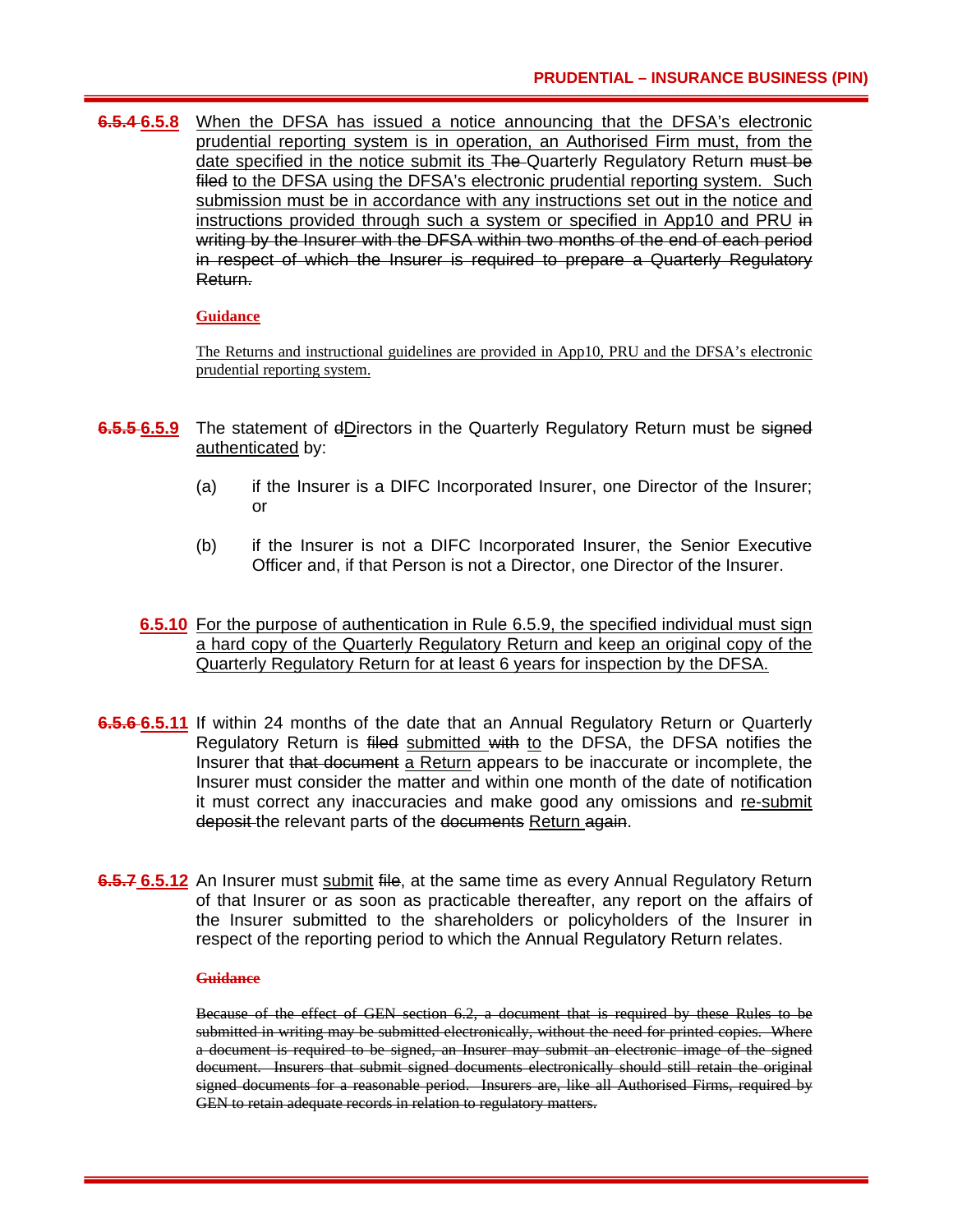# **APP10 REPORTING TO THE DFSA**

**………** 

# **A10.2 Completion of forms for global, cell, fund and DIFC business reporting units**

**………** 

**A10.2.2** There are four types of reporting units in respect of which an Insurer may be required to complete submit a Return. These are referred to in this appendix and the forms as the global reporting unit, the Cell reporting unit, the fund reporting unit and the DIFC business reporting unit. The Returns in respect of these reporting units are referred to respectively in this appendix and the forms as the Global Return, the Cell Return, the Fund Return and the DIFC Business Return.

**………** 

# **A10.3 Content of rReturns**

**………** 

- **A10.3.3** The forms referred to in section A10.3.1 and section A10.3.2 must be prepared for each reporting unit for which an Insurer is required to complete submit an Annual Regulatory Return or a Quarterly Regulatory Return as applicable, except where:
	- (a) this appendix or the form states that the form is not required for that reporting unit, or for that Insurer; or [Amended] [VER6/07-07] [RM46/07]
	- (b) the form would contain no information, in which case the Iinsurer may omit the form and present a Supplementary Note stating that the form has not been prepared for that reason.
- **A10.3.4** The format of the forms contained in comprising the Returns is are set out in PRU and the DFSA's electronic prudential reporting system.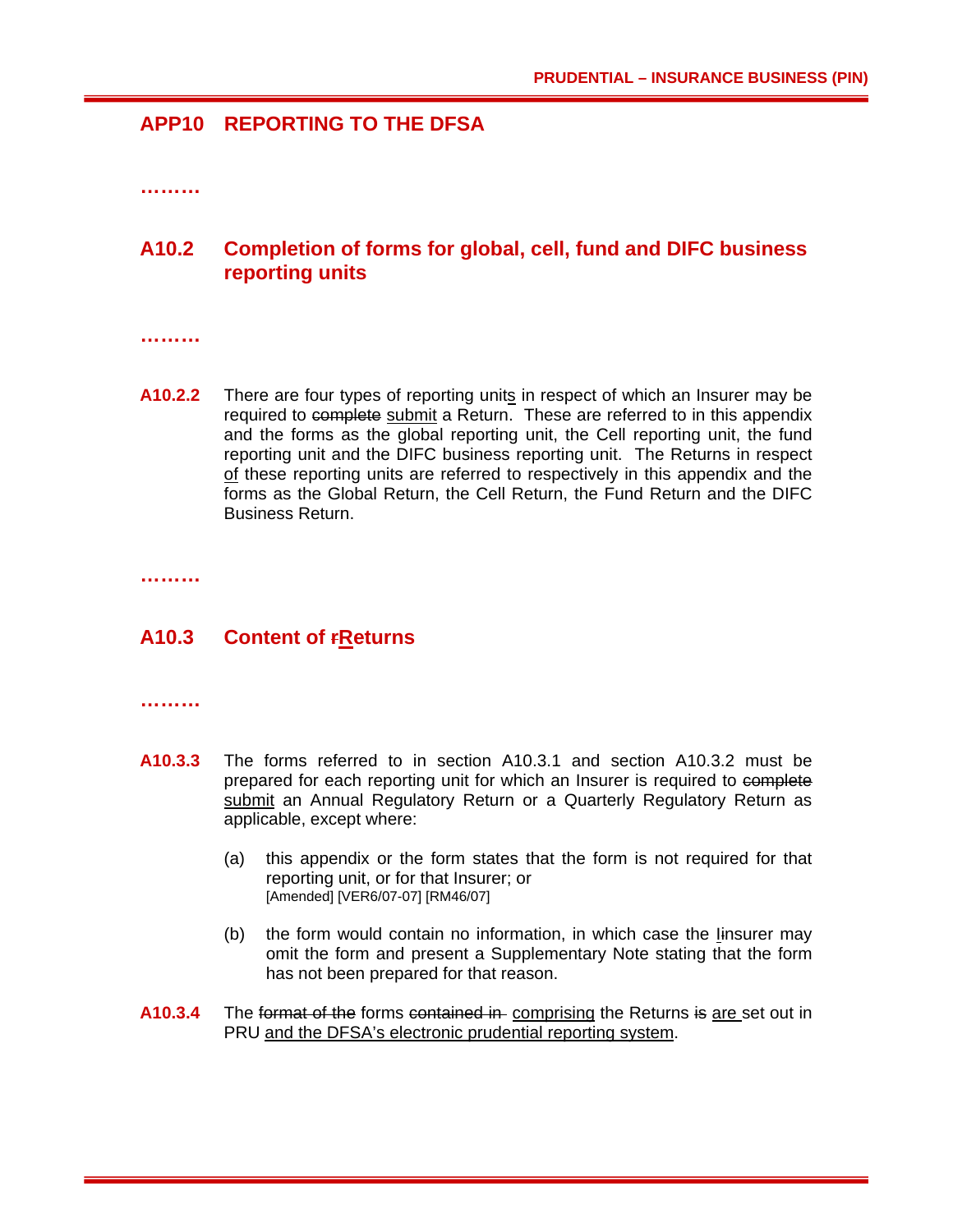- **A10.3.5** Items must be disclosed on the forms in the Rules in accordance with the descriptions set out on the face of the forms instructional guidelines set out in PRU and the DFSA's electronic prudential reporting system, subject to the effects of other provisions of this appendix.
- **A10.3.6** Where an item is described on the face of a form in a Return as the result of a mathematical calculation, that mathematical calculation must be used to determine that item except where these Rules or the relevant instructional guidelines require otherwise. [Amended] [VER6/07-07] [RM46/07]

#### **Guidance**

The Returns and instruction guidelines are provided in App10, PRU and the DFSA's electronic prudential reporting system.

# **A10.4 General provisions relating to the completion of forms**

#### **Guidance**

Annual Regulatory Returns follow the cycle of the Insurer's normal statutory reporting, under the Companies Law 2004 in the DIFC and under equivalent legislation elsewhere. Quarterly Regulatory Returns are presented on a year to date basis at specified dates.

**A10.4.1** Supplementary Notes must be presented in accordance with any instructions provided through the DFSA's electronic prudential reporting system or specified in PRU on separate pages, not included on the face of the forms to which they relate. Each Supplementary Note must identify the form to which it relates.

#### **………**

- **A10.4.6** Each page in a Return, including of the Statement by Directors and any Supplementary Notes, must show:
	- (a) the words 'Annual Regulatory Return' or 'Quarterly Regulatory Return', as applicable;
	- (b) [Deleted] sufficient information to identify the form or other statement;
	- (c) the Insurer's licence number;
	- (d) the Insurer's name;
	- (e) the reporting period to which the Return relates;
	- (f) whether the Return is a Global, Cell, Fund or DIFC Business Return; and